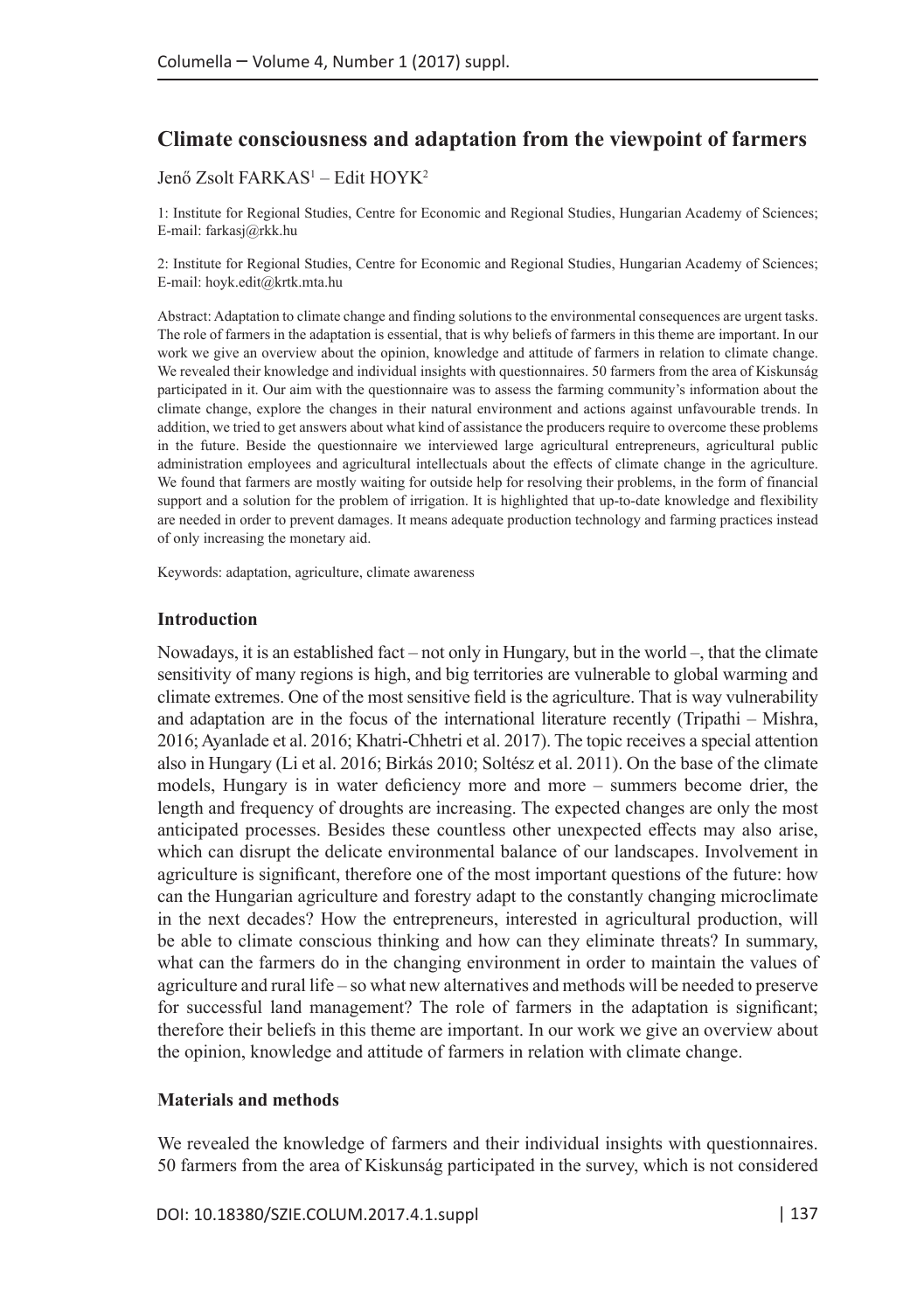representative, because a significant portion of the respondents are biofarmers, or family farmers with climate conscious production practices. Consequently they are more informed and more sensitive about changes in production circumstances in their work.

Our aim with the questionnaire was to assess the farmer community's information about the climate change, explore the changes in their natural environment and their actions against unfavourable trends. In addition, we tried to get answers about what kind of assistance the producers require to overcome these problems in the future.

Besides the questionnaire we interviewed large agricultural entrepreneurs, agricultural public administration employees and agricultural intellectuals about the effects of climate change in the primary sector. Altogether 14 conversations have been processed and we tried to achieve large national territorial coverage (from Baranya to Hajdú-Bihar counties).

The results described in this paper were made within the "Climate change and rural development – the effect of global warming on land use changing" scientific project, which was part of the "Rural research 2012-2013" programme, financed by Hungarian National Rural Network (MNVH), National Agricultural Advisory, Education and Rural Development Institute (NAKVI) and Hungarian Academy of Sciences (MTA).

### **Results and discussion**

In our paper we highlight the most notable answers from the results of questionnaires. The interviewed farmers are working in the Homokhátság territory. Without exception all of them stated, that the condition of the landscape on Danube-Tisza Interfluve is rapidly deteriorating and the effects of climate change are well detectable. The experienced changes in their environment are the following: weather extremes, drought and uneven distribution of the precipitation.Respondents pointed to the declining yields especially, which is the most palpable consequence of the climate change during their farming (Fig. 1.).



*Figure 1.: Detected effects in the respondents' own farm*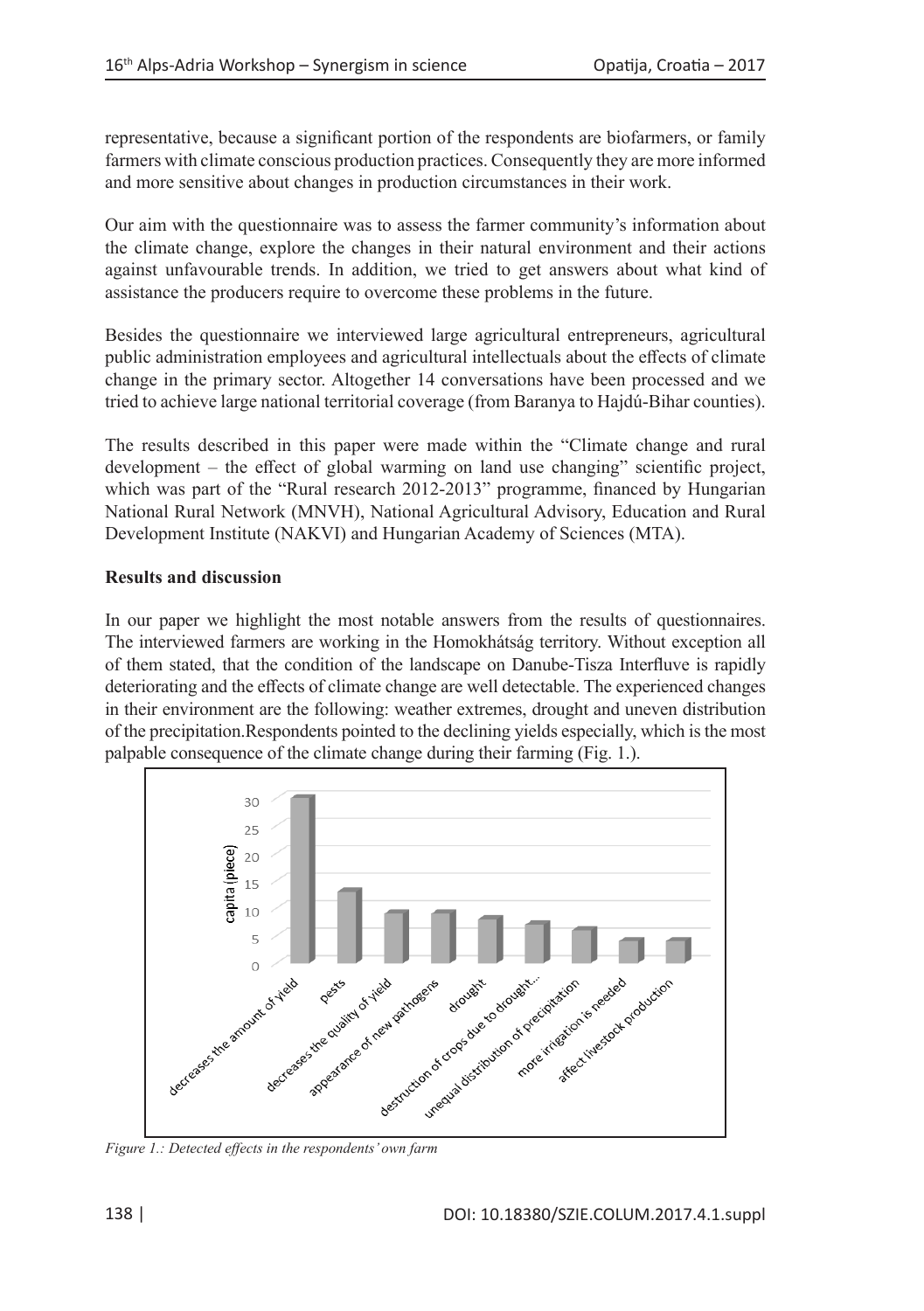According to the farmers in the Kiskunság area, lower yield unfortunately also means lower quality. The unanimous response is: extremes of recent years influenced farming practices in the wrong direction. Respondents highlighted among the expected negative aspects that year after year more chewing and sucking pests can be found, pathogens proliferate, weeds spread intensively and more and more new species appear.

The actions, which have been already taken by the farmers to counterbalance the unfavourable changes, are important indicators of the future adaptation prospects. On the basis of their answers, they try to compensate the negative effects with changing the method and quantity of the irrigation (Fig 2.).



*Figure 2.: Actions taken against the effects of the climate change*

The interviews responses suggest that the large agricultural entrepreneurs try to change agricultural technology and to mainly use drought tolerant species. Many interviewed mentioned that they increased their irrigated area, or built ice nets in orchards. They use polymerized, encapsulated, or organomineral fertilizers and pesticides, which gradually migrate into the soil. Many farmers apply the mulch technology because the mixed crop residues on the soil retain water content.

It is definitely positive, that some of the respondents – in addition to irrigation and change of species – are also trying to adapt to the weather extremes with using appropriate land use, cultivation or soil coverage. They realised that it is in their interest to improve the air and water supply of the soil, or the reception and preservation of precipitation.

It suggests that farmers in the Danube-Tisza Interfluve now recognized the importance of rational management of the available water resources. At the same time, the construction of irrigation systems also enjoys a prime location among the actions planned in the future. It shows that the farmers still see irrigation as a key solution to water scarcity.

Those farmers, who do not dare to spend too much money for a bigger development, trying to focus more on selection of fertile materials. Because of this, they plan the acquisition of drought tolerant species. There were some farmers, who partially plan the change-over for new plant species, because they cannot finance replacing all the crops at once. There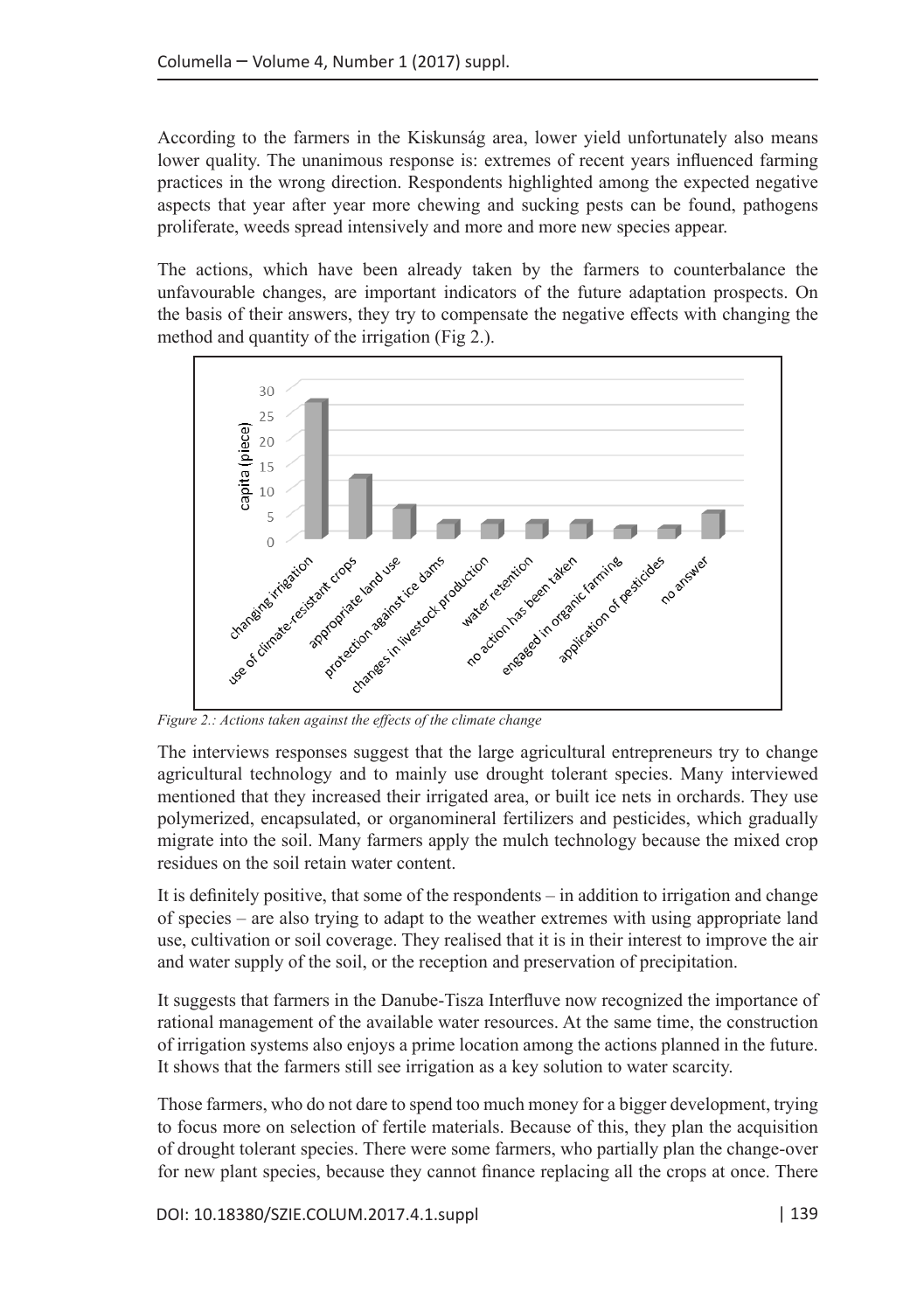are some farmers, who feel that they do not have enough information for the cultivation of new, drought tolerant species. Agricultural public administration employees primarily highlighted the role of water retention and water management.

Over half of the interviewed farmers did not ask for help from anywhere so far, in order to solve the problems of global climate change. Most farmers informed themselves individually (mainly from the media) and they try to overcome obstacles with their own power. Those who used some support turned for information and advice to the consultants of National Association of Agricultural Economics.

In response to the question "what kind of support they expect in the interest of successful adaptation in the future", respondents highlighted technological development (which mostly means irrigation technology) and support for accessing new plant species (Fig. 3.).



The answers of the farmers show the recognition of the problems related to the climate

*Figure 3: Importance of subsidies according to farmers*

change but also show they do not have enough information about the various solution possibilities. From our results we can clearly see that the farmers get their information mainly from the media because there are no other easily available information sources despite of the demand.

Besides the demand for consultancy and information services the farmers think a new water governance system should be introduced in the Danube-Tisza Interfluve to maintain and secure the production output of the primary sector. In their opinion this new water governance should include new irrigation channels and maintenance of the existing ones which highlight the fact they would like to solve the water scarcity and aridity problems with new water supplies (e.g. from Danube). In accordance with the EU strategy for the 2014-2020 period we can recommend the following actions for a successful adaptation process: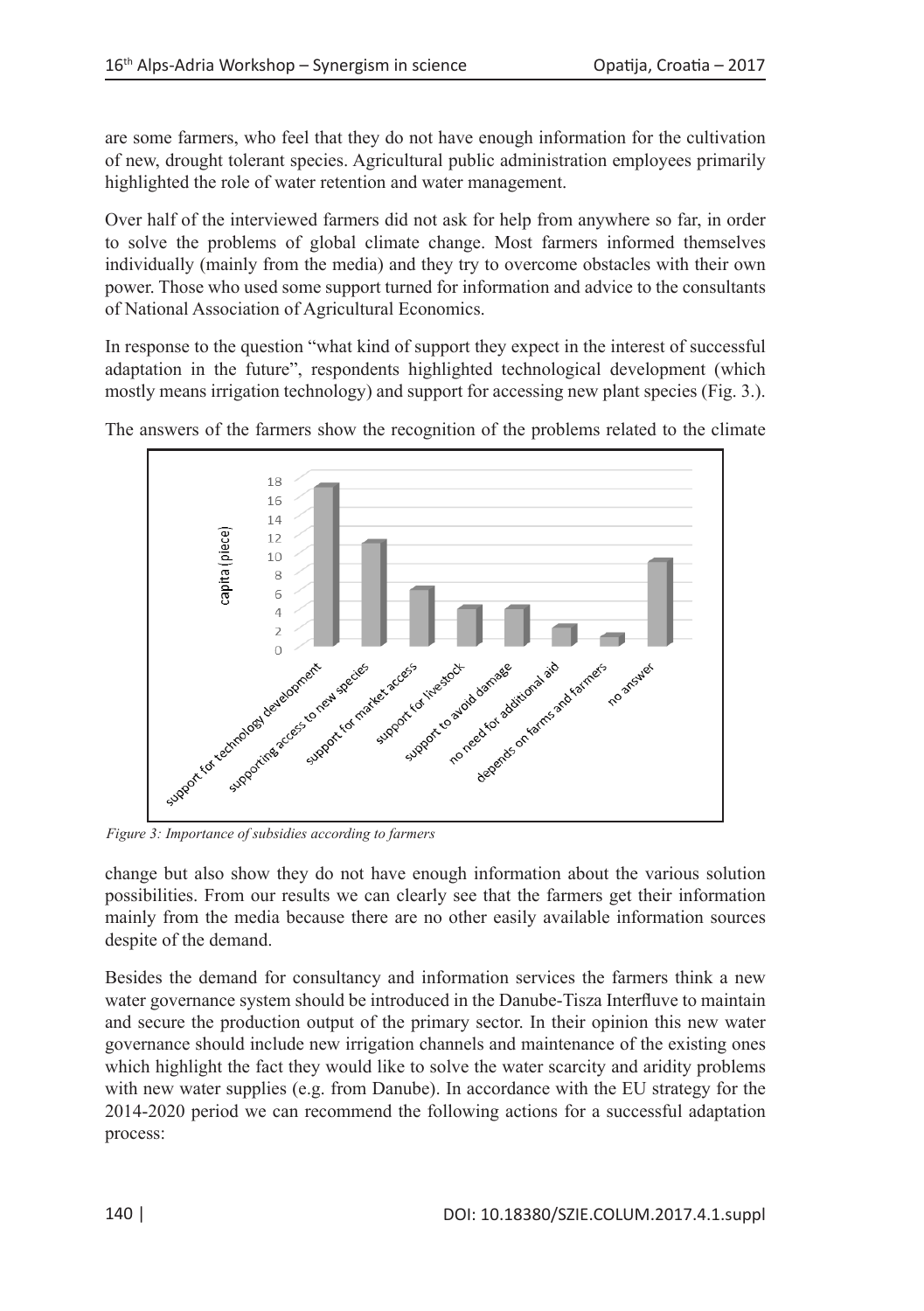- introduction of a new land use system which is in line with the environmental conditions,
- new research programmes to identify the long-term social and economic effects of the new planned land use system,
- new insurance and risk management system to counteract the negative effects of climate change for the producers and the rural population too,
- introduction of new innovative technologies and raising the proportion of renewable energy consumption in the primary sector,
- strengthening of agro-environmental and climate protection targets and subsidies within the CAP.

In addition to the above mentioned recommendations, to make the adaptation process successful, the public administration and the farmers need information and instructions what to do at a local or personal level. These can form the base or the starting point of a broader change in the production and the land use system too.

In the area of Homokhátság significant investments are needed because of the special environmental, economic and social conditions. The complex elements of this development process can be the following: introducing a water retention system with new water governance which involves infrastructural and institutional investments, improving internal and external accessibility of the region, promoting the use of renewable energy resources and utilization of its bioenergetics potential.

## **Conclusions**

Agriculture is one of the key areas for the successful adaptation to climate change. This success is mostly depends on the farmers and on their knowledge and actions. That's why it is important especially in the case of Hungary to provide the producers with information and possible adaptation strategies which they could use in the everyday production.

The producers wait for the help of the state in this question, and it is important to know they demand more subsidies and solutions for the water scarcity. Also they would like to get the support of the municipalities and the local societies especially in the question of irrigation water. This means they would like to reduce the price of irrigation water and to build and maintain new irrigation channels. This situation would be optimal for the producers but it will not encourage activities related to water retention or reduce water demand and the overall sustainability of agriculture will not improve. The producers have to consider new methods and technologies because of aridity before they demand new water supplies for the area.

These facts show that the first step to a successful adaptation is to change the attitude of the farmers and raise their climate awareness. During this learning process we think they will understand the subsidies will not solve their problems in the long term. The consumers can also contribute to this above mentioned transition. It is obvious nowadays that consumers looking for healthy products, but they can also take into account other aspects such as whether a product is climate friendly or not. So the technological changes in the production should be ensured not only with regulations and subsidies but also with building demand for products which are produced in a sustainable way. This can generate a market pressure on the farmers which will help to change their attitudes.